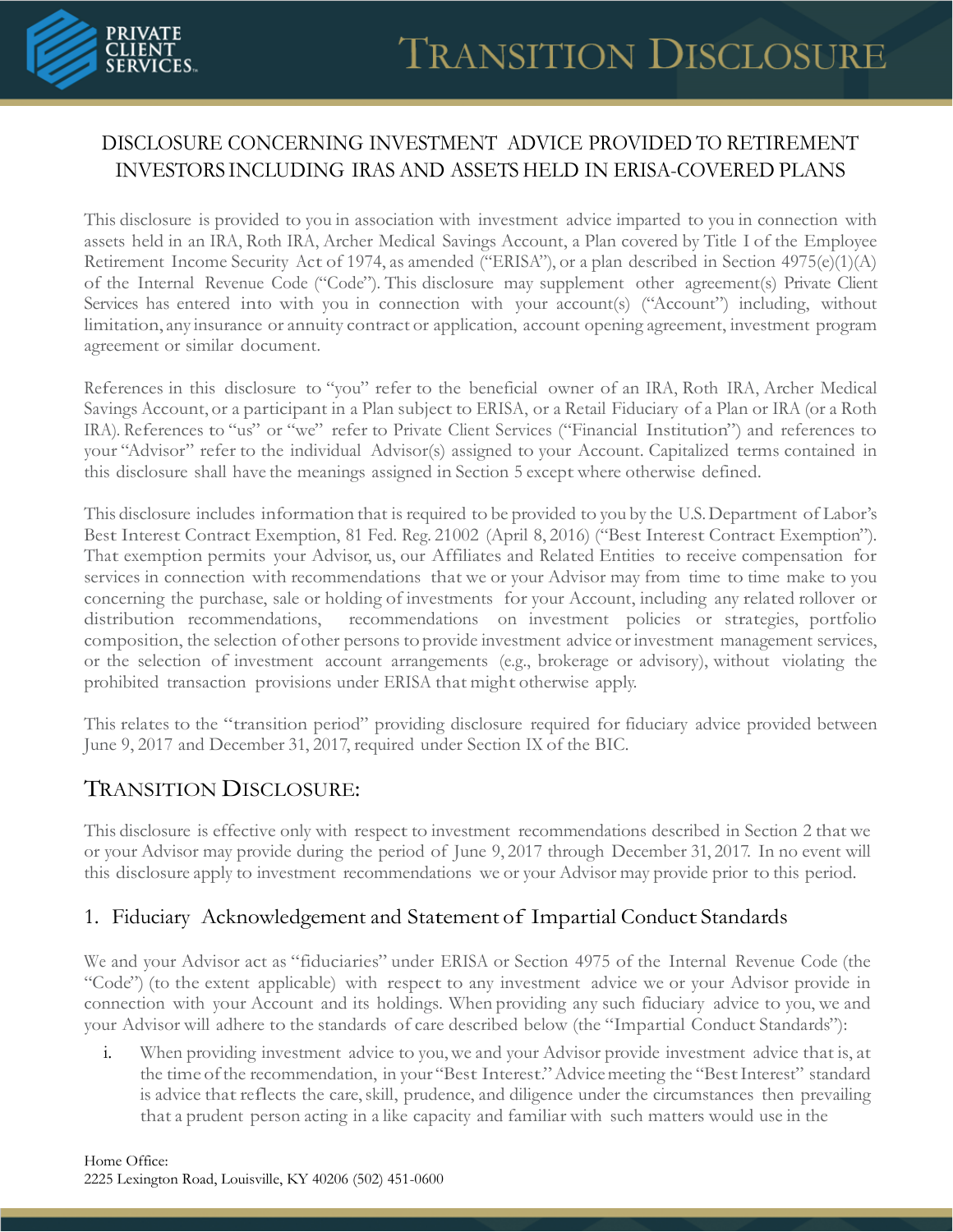

conduct of an enterprise of a like character and with like aims, based on your investment objectives, risk tolerance, financial circumstances, and needs, without regard to the financial or other interests of us or the Advisor or any Affiliate, Related Entity, or other party.

- ii. Transactions that we or your Advisor recommend will not cause us, your Advisor, or our Affiliates or Related Entities to receive, directly or indirectly, compensation for their services that is in excess of reasonable compensation within the meaning of ERISA Section 408(b)(2) or Section 4975(d)(2).
- iii. Statements by us and your Advisor to you about transactions subject to this disclosure, fees and compensation, Material Conflicts of Interest, as defined and described in this disclosure, and any other matters relevant to your investment decisions, will not be materially misleading at the time they are made.

#### 2. Services Provided Subject to This Disclosure

We and your Advisor will from time to time provide recommendations to you for your Account concerning one or more of the following matters:

- i. The purchase, sale, exchange or holding of investments for your Account;
- ii. Rollovers, distributions or transfers from your Account;
- iii. Investment policies, strategies or portfolio composition;
- iv. Other persons to provide investment advisory or investment management services;
- v. The selection of investment account arrangements (e.g., brokerage or advisory account arrangements).

# 3. Material Conflictsof Interest

We have Material Conflicts of Interest when an advisor makes investment recommendations to a client. Private Client Services and its Advisors receive compensation from Third Party Product Providers when products they offer to clients are purchased in client accounts. Fees may also be received from Third Party Product Providers. Advisory accounts are charged a fee based on assets under management. (See Third Party Payments in Section 5) Private Client Services recognizes that these conflicts exist, but is obligated to make recommendations to clients that are in the client's best interest, regardless of the amount of compensation that is made available by these Third Party Product Providers.

# 4. Proprietary Products and Third Party Payments

We do not offer Proprietary Products to clients. We may receive payments from Third Parties. (See Conflicts of Interest Section 3)

# 5. Definitions

The following capitalized terms shall have the meanings indicated when used in this BIC.

- i. "Affiliate" of an Advisor or Financial Institution means:
	- 1) Any person directly or indirectly through one or more intermediaries, controlling, controlled by, or under common control with the Advisor or Financial Institution. For this purpose,"control" means